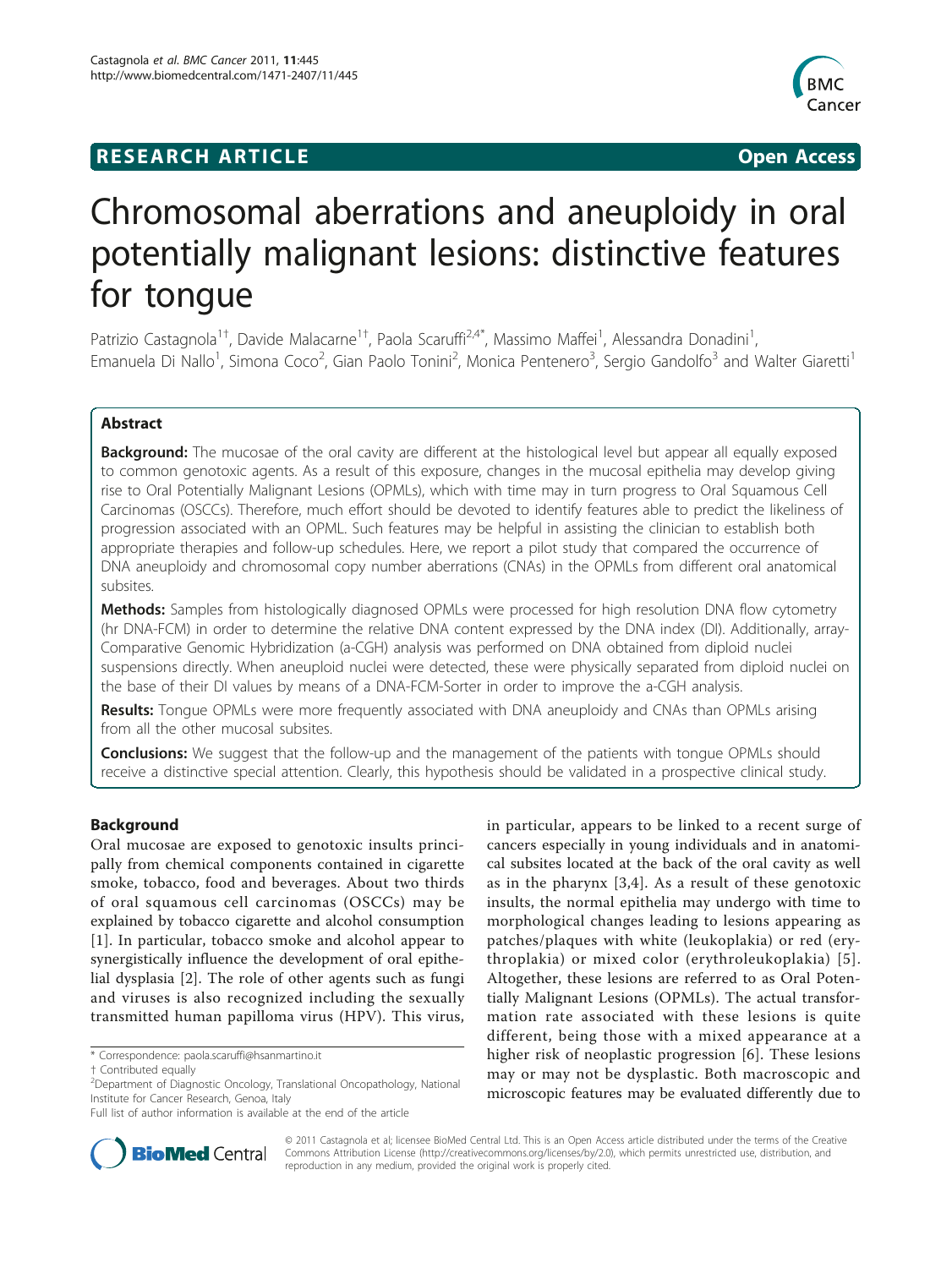the subjective criteria of classification. It is widely accepted that OPMLs associated with dysplasia deserve a closer clinical follow-up and earlier surgical treatment on the basis of a higher potential of malignant transformation with respect to non dysplastic OPMLs [[7\]](#page-6-0).

Concerning the anatomical subsites of development of OPMLs, it should be considered that the stratified epithelia covering the structures present in the oral cavity have diverse histological features, which may result in different levels of permeability. In addition, different oral subsites with the same pattern of epithelial differentiation were found to display different permeability properties [\[8](#page-6-0)]. A different exposure to genotoxic insults may also occur at particular regions due to other causes i.e., due to a pooling effect. Both different permeability and different exposure may be reflected at the pathophysiological level by different rates of occurrence of OPMLs and progression of these lesions to malignant transformation among different subsites.

Most OSCCs arise from the floor of the mouth, the soft palate complex and the lateral/ventral tongue [\[9,10](#page-7-0)]. Concerning the tongue, oncologically relevant lesions involve almost exclusively its lateral and ventral subsites, sparing the dorsum. It has also been reported that the lateral tongue displays a high recurrence rate after surgery for OSCC [\[11\]](#page-7-0). Interestingly, however, a large study showed that there was no survival difference between patients with tongue cancer and cancers located at other oral cavity anatomical subsites [[12\]](#page-7-0).

It is conceivable that the epithelia covering subsites at high risk of cancerization [\[13](#page-7-0)] are more frequently associated with dysplasia. Alternatively, dysplastic lesions at these subsites may have a higher propensity to undergo malignant transformation.

Whatever hypothesis is true, it is expected that large genomic changes such as DNA aneuploidy, should be found more frequently associated with OPMLs arising from subsites at high risk of cancerization than in low risk subsites. Along this line, an early report indicated that DNA aneuploidy proved to be a prognostic indicator of malignancy progression in oral cancer [[14\]](#page-7-0). Recently, it has also been proposed that DNA ploidy analysis helps to identify oral epithelial dysplasia with a high risk of malignant progression [[15\]](#page-7-0). Furthermore, a pilot study reported that dysplasia from high risk subsites have a greater tendency to include genetic aberrations such as loss of heterozygosity (LOH) on 3p and/or 9p associated with elevated risk of progression [\[16](#page-7-0)].

In the present study, we took advantage of high resolution DNA flow cytometry (hr DNA-FCM) to detect subclones with DNA aneuploidy. Additionally, we evaluated by a-CGH chromosomal segmental gains and losses and chromosomal numerical aberrations, which are generally defined as DNA copy number aberrations (CNAs). This last approach was done, for the DNA aneuploid lesions, after the sorting DNA aneuploid epithelial nuclei. Using these techniques, we aimed to explore the relationship among OPML anatomical subsite, DNA aneuploidy and CNAs.

## Methods

#### Patients and lesions

Patients with OPMLs were recruited in two different medical centers: the Oral Medicine and Oral Oncology Section of the University of Turin at the A.S.O. S. Luigi Gonzaga (Orbassano-Turin) and at the Department of Otolaryngology, "S. Martino Hospital" in Genoa. Patient written consent was obtained in every case according to the Institutional Ethic Committees (A.S.O. S. Luigi Gonzaga Prot. N. 11780 and S. Martino Hospital Prot. N. 1084) during an interview in which their tobacco and alcohol habits were recorded.

Inclusion criteria were the presence of one or more OPMLs (homogeneous and non-homogeneous leukoplakias, erythroplakias and erythroleukoplakias) affecting only a single oral cavity subsite and not extending to other subsites. The patients were all at first presentation, with no history of a previous cancer of the oral cavity.

For each individual OPML, micro-biopsies (by means of a curette) and incisional biopsies were obtained as previously detailed [\[17](#page-7-0)]. In performing the micro-biopsies, care was taken to cause slight bleeding to ensure that the basal layers of the epithelium had been collected [\[17\]](#page-7-0). The samples from the OPMLs, when these were relatively large, included also the lesion margins. Micro-biopsies were also obtained from "oral distant fields" (ODFs) at a distance from co-existing OPMLs and characterized by visually normal appearing mucosa.

Both micro-biopsies and incisional biopsies were subdivided in order to serve for both FCM and a-CGH analyses and histological diagnosis. The samples for DNA-FCM and a-CGH were either immediately submitted to FCM analysis or stored at -20°C to be processed at a later time. The histological diagnosis of dysplasia in ODFs and OPMLs was carried out by a specially trained pathologist, according to the WHO guidelines [\[17,18](#page-7-0)]. ODF samples never harbored dysplasia. Dysplastic lesions included all grades of dysplasia.

Specific data concerning lesion size and homogeneity could not be reliably retrieved from the patients' clinical files.

Table [1](#page-2-0) reports the number of patients enrolled in the study and the type and number of tissue samples used to perform FCM and a-CGH analyses. Some patients presented multiple lesions in the same anatomical subsite. Patients with tissue samples derived from the tongue or from all the other subsites were referred to as T or O patients respectively.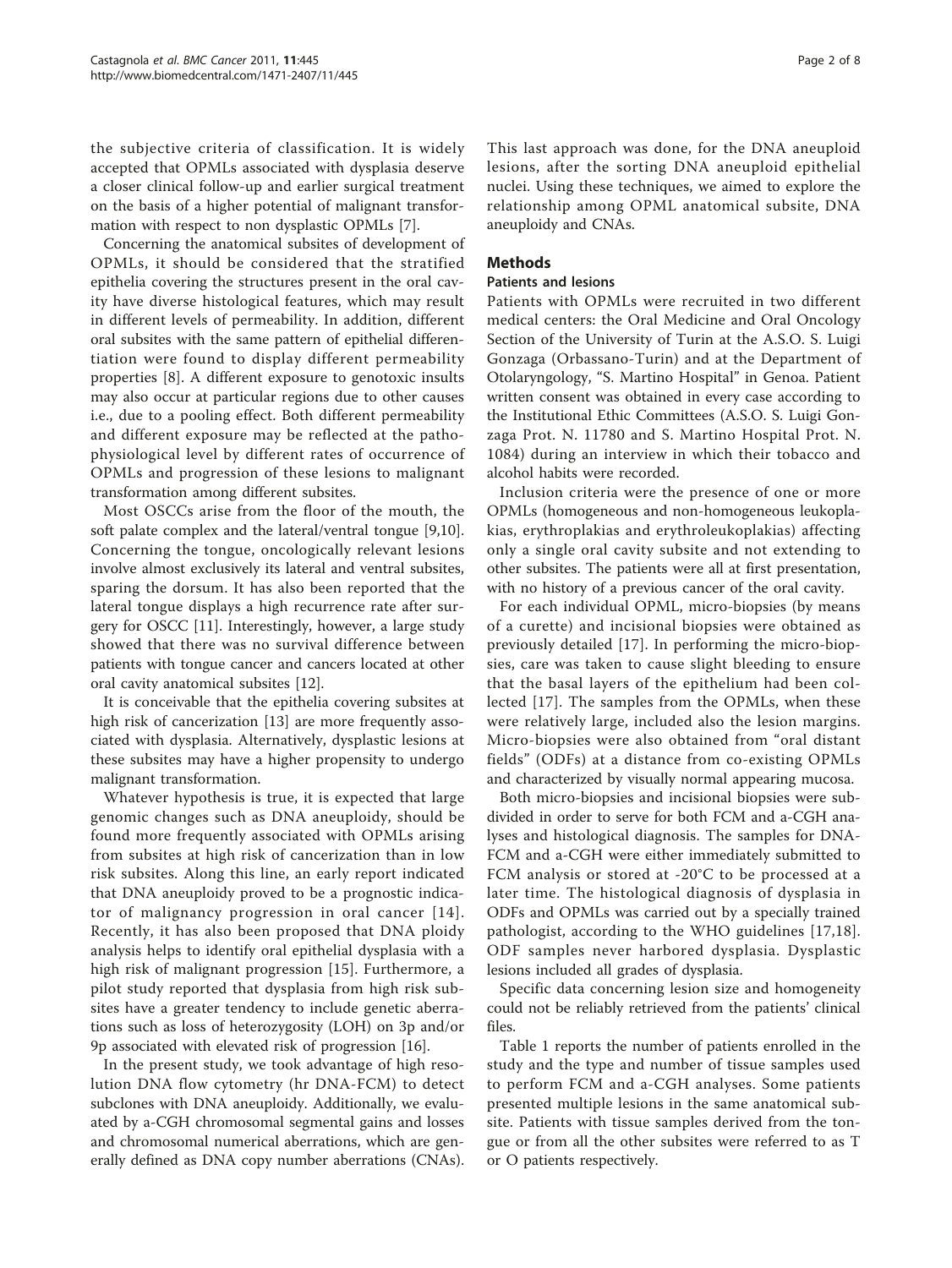<span id="page-2-0"></span>Table 1 Patients enrolled in the study, type and number of samples used to perform the FCM and aCGH analyses

| FCM analysis   |                |                     |  |  |  |  |
|----------------|----------------|---------------------|--|--|--|--|
|                | Tissue Samples | Patients            |  |  |  |  |
| <b>ODFs</b>    | 70             | $107^{\frac{5}{2}}$ |  |  |  |  |
| OPMLs          | 172            |                     |  |  |  |  |
| a-CGH analysis |                |                     |  |  |  |  |
|                | Tissue Samples | Patients            |  |  |  |  |
| OPMLs          | 35             | $27*$               |  |  |  |  |

 ${}^{5}$ Fifty-six males and 51 females, with a median age of 58 years, range 26-86 without actual or previous oropharyngeal cancer. Sixty-four patients showed presence of lesions on the buccal mucosa, 21 on the tongue, 8 on the gum and 14 on other subsites.

\*These 13 male and 14 female patients, with a median age of 64, range 26- 83, were a subgroup of the 107 patients examined by FCM analysis. Fourteen patients showed presence of lesions on the buccal mucosa, 8 on the tongue, 3 on the gum and 2 on other subsites.

## Processing of tissue samples for high resolution DNA flow cytometry (hr DNA-FCM) analysis and sorting

Tissue samples were processed to obtain DAPI stained nuclei suspensions following the method of Otto et al. [[19\]](#page-7-0) with modifications. High resolution DNA flow cytometry (hr DNA-FCM) of these samples was used as previously described in details[[20\]](#page-7-0) to obtain DNA content histograms and to evaluate the DNA Index (DI). DNA diploid controls were represented by gender-specific human lymphocytes. The mean CV of the corresponding DNA diploid GO-G1 peaks was  $1.2 \pm 0.2$ %. The DNA diploid (DI = 1) and aneuploid sublines (DI≠1) detected in ODFs and OPMLs were sorted using a Cyflow Space FCM equipped with a PPCS unit (Partec GmbH, Muenster, Germany) at the purity of about 99%. Patients with tissue samples derived from the tongue or from all the other subsites were referred as T patients or O patients respectively. DI values were determined in 21 T and 86 O patients (Table 2).

The DNA aneuploid sublines detected by hr-DNA FCM were physically separated from the DNA diploid components with a FCM-sorter and submitted, as a pure subpopulation of nuclei from epithelial cells, to a-CGH to provide a genome-wide measurement of DNA copy number aberrations (CNAs).

Concerning DNA diploid lesions, no enrichment for epithelial cell nuclei was performed. Therefore, diploid nuclei from non-epithelial cells may be present in the sample processed for a-CGH.

After DNA FCM analyses and before DNA extraction, both aneuploid and diploid nuclei were washed twice with  $H_2O$  at 3000 rpm, for 15 minutes at 10°C.

#### High resolution a-CGH analysis

The measurements of CNAs were performed on 6 DNA aneuploid and 29 DNA diploid samples from 27 patients (8 T and 19 O patients, respectively) using the high resolution oligonucleotide Human Genome CGH 105 K array platform (Agilent Technologies, Santa Clara, CA). DNA was extracted using ArchivePure DNA kit (5- Prime Hamburg, Germany) with some modifications: after proteins precipitation the DNA was purified by phenol-chloroform extraction and collected by ethanol precipitation adding 20 μg of glycogen (20 mg/ml) as carrier. DNA quality and quantity were assessed by agarose gel and ND-1000 spectrophotometer (Thermo Scientific, Wilmington, DE). A pool of normal male or female DNA (Promega, Madison, WI) was used as reference DNA. A quantity of 50 ng of genomic DNAs (test and reference) was amplified by GenomePlex Whole Genome Amplification Kit (Sigma-Aldrich, St. Louis, MO) that allows to generate a representative amplification of genomic DNA. The kit uses a linker mediated primer PCR amplification technology based upon random fragmentation of genomic DNA and conversion of the resulting small fragments to PCR-amplifiable Omni-Plex Library molecules flanked by universal priming sites. The OmniPlex library is then PCR amplified using

Table 2 Distribution of patients with OPMLs+ODFs in the tongue (T patients) or in all the other oral mucosal regions (O patients) or in Buccal Mucosa (BM patients) with respect to DNA diploid or aneuploid status

|               | OPMLs+ODFs                |                            |                             |  |
|---------------|---------------------------|----------------------------|-----------------------------|--|
|               | O patients vs. T patients | $(OR = 6.1; p = 0.0008)^*$ |                             |  |
|               |                           | T patients vs. BM patients | $(OR = 7.0; p = 0.001)^{5}$ |  |
|               | O patients                | T patients                 | <b>BM</b> patients          |  |
| DNA diploid   | 68                        | 8                          | 52                          |  |
| DNA aneuploid | 18 (21%)                  | 13 (62%)                   | 12 (10%)                    |  |
| Total         | 86                        | 21                         | 64                          |  |

\*Once stratified for presence/absence of dysplasia in the OPMLs,  $OR_{M-H} = 5.5$  (p = 0.002).

 ${}^{5}$ Once stratified for presence/absence of dysplasia in the OPMLs, OR<sub>M-H</sub> = 5.9 (p = 0.001).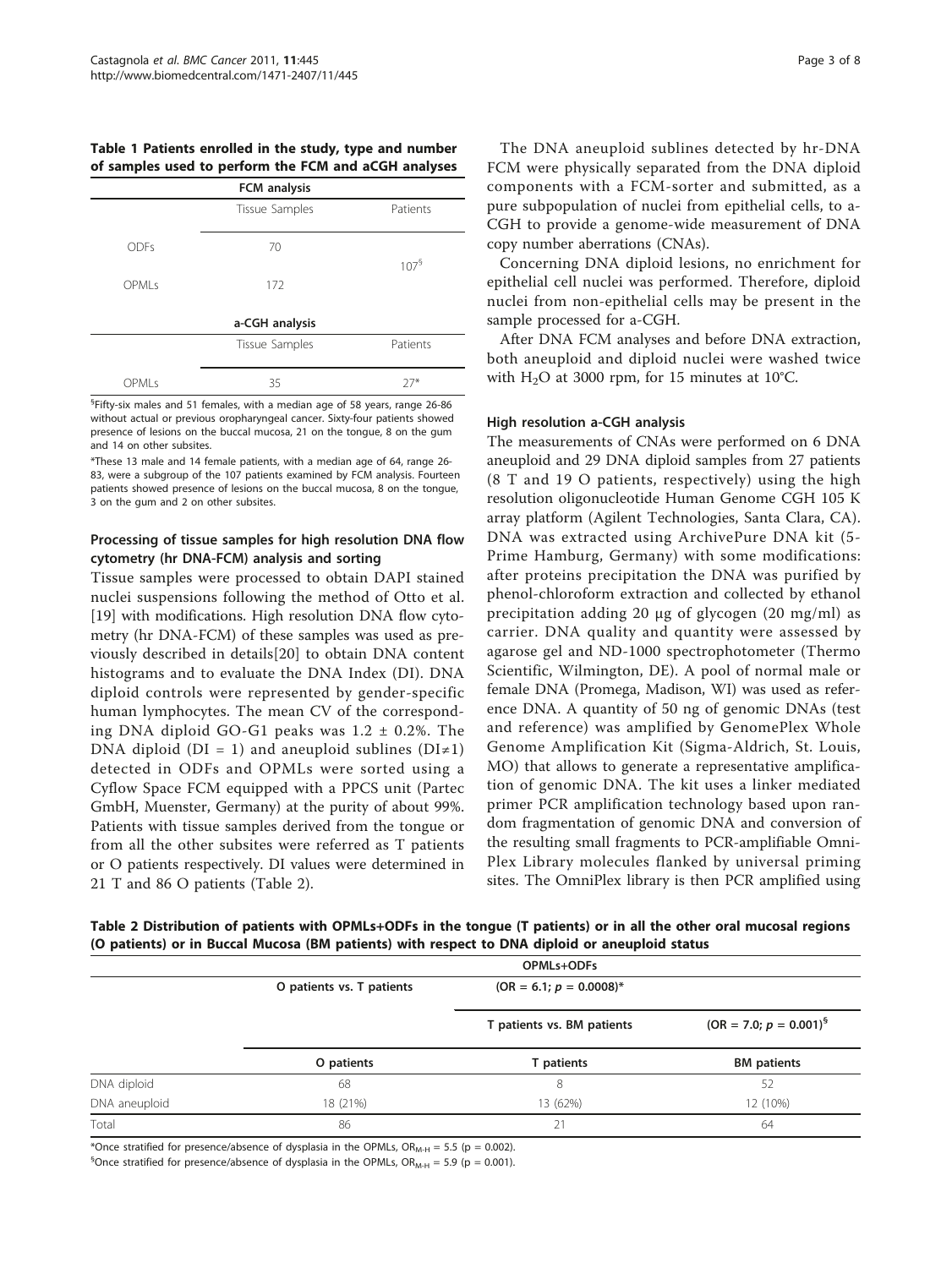universal oligonucleotide primers. After purification of PCR products by GenElute PCR Clean-Up Kit (Sigma-Aldrich), amplified DNA was quantified using the ND-1000 Spectrophotometer (Thermo Scientific). For each array, 2 μg amplified test and reference DNAs were labeled by Bioprime Labeling Kit (Invitrogen, Paisley, UK) following the manufacture's protocol. Unincorporated nucleotides were removed on Microcon YM-30 filters (Millipore, Billerica, MA) according to the manufacturer's protocol. Labeled DNA quality analysis and quantization were performed by NanoDrop ND-1000 Spectrophotometer and parameters that predicted successful hybridization were a specific activity of 25 to 40 and 20 to 35 for cyanine-3 and cyanine-5 labeled sample, respectively. Prior to the denaturation step at 95°C for 3 min, 50 μg Cot-1 DNA (Invitrogen) and control targets (Agilent Technologies) were added to cyanine 5- and cyanine 3-labeled DNA mixture. Hybridization mix was incubated at 37°C for 30 min, and applied to array. Hybridization was carried out for 40 hr at 65°C in a rotating hybridization oven (Agilent Technologies) at 20 rpm. After washes according to the manufacture's recommendations, spot fluorescence was measured by the Agilent G2565BA Scanner and images were processed by Feature Extraction software (version 9.5.3.1) (Agilent Technologies). Data files were analyzed by Agilent CGH Analytics Software (version 3.5.14) according to ADM-2 algorithm. The quality of each experiment was assessed by QC metric tool. Raw data were uploaded in Gene Expression Omnibus ([http://](http://www.ncbi.nlm.nih.gov/geo/query/acc.cgi?acc=GSE28868) [www.ncbi.nlm.nih.gov/geo/query/acc.cgi?acc=GSE28868\)](http://www.ncbi.nlm.nih.gov/geo/query/acc.cgi?acc=GSE28868)

## Relationship between DNA copy number aberrations (CNAs) and oral mucosa subsites

In order to investigate the link between CNAs and oral subsites, we first performed a contrast match with respect to sample DNA aneuploidy and with respect to smoke habit and gender of the patients. Overall, we obtained 37 different tissue samples from 27 patients (8 T patients and 19 O patients respectively) already assayed by hr DNA-FCM analysis (Table [1](#page-2-0)). Subsequently, the incidence of CNAs occurring in the samples of the two groups of patients was determined.

The sum of the segmental and numerical aberrations, which occurred within 41 chromosomal arms (no a-CGH probes were available for p arms of chromosomes 13, 14, 15, 21 and 22), irrespective of the size of the genomic region involved, were referred to as total gain, total loss and total gain+loss of genomic DNA. The sum was obtained by assigning a value of 1 for each chromosomal arm showing one or more CNAs events. In this way, each patient/lesion was characterized by a score ranging from 0 (no event detected) to 41 (gain/loss/gain +loss events detected in every arm of the chromosomes for which a-CGH probes are available). The rationale that prompted us to adopt this approach is that the pathophysiological consequences, in terms of genetic instability and risk of cancer development for the oral mucosa, of either large or small chromosomal aberrations are not fully established.

When multiple tissue samples were available from a single oral lesion, the highest sum value per chromosomal arm was assigned. By using this approach, we obtained for each patient/lesion a single aberration value.

## Results

#### Tongue OPMLs have a higher occurrence of DNA aneuploidy with respect to non-tongue OPMLs

In order to evaluate the relationship between DNA aneuploidy and oral mucosa subsites, the patients were subdivided between those having tissue samples from tongue (T patients,  $n = 21$ ), those having tissue samples from all the other sites (O patients,  $n = 86$ ) and those having tissue samples from Buccal mucosa (BM patients,  $n = 64$ ). These latter group, which was the most represented subsite, was used to address whether the Tongue patients' lesions were different in terms of DNA aneuplody with respect to the lesions arising in a different specific oral mucosa subsite. The incidence of DNA aneuploidy occurring in the samples of the three groups of patients was determined. When both DNA aneuploid and DNA diploid sublines were detected in the same tissue sample, we took as representative the aneuploid one. Table [2](#page-2-0) shows that DNA aneuploidy was more frequent among T patients with respect to both O patients ( $p = 0.0008$ ) and BM patients ( $p =$ 0.001).

To verify whether the presence of ODFs in addition to the OPMLs could affect the results, we performed two separate analyses on OPMLs (Table [3](#page-4-0)) and on ODFs (Table [4\)](#page-4-0), which confirmed that DNA aneuploidy was significantly more frequent among T patients with respect to both O patients and BM patients.

Figure [1](#page-5-0) shows the frequency of DNA aneuploidy among ODFs, non-dysplastic OPMLs and dysplastic OPMLs subdivided in either the tongue or all the other anatomic subsites.

## Tongue OPMLs have a higher occurrence of CNAs with respect to OPMLs in all the other mucosa anatomical sites

We tested the hypothesis that the frequencies of CNAs in OPMLs of T patients and O patients were different. As detailed in Materials and Methods, we used a score related to CNA gains and losses. A subset of 27 patients (8 T patients and 19 O patients, respectively) were analyzed.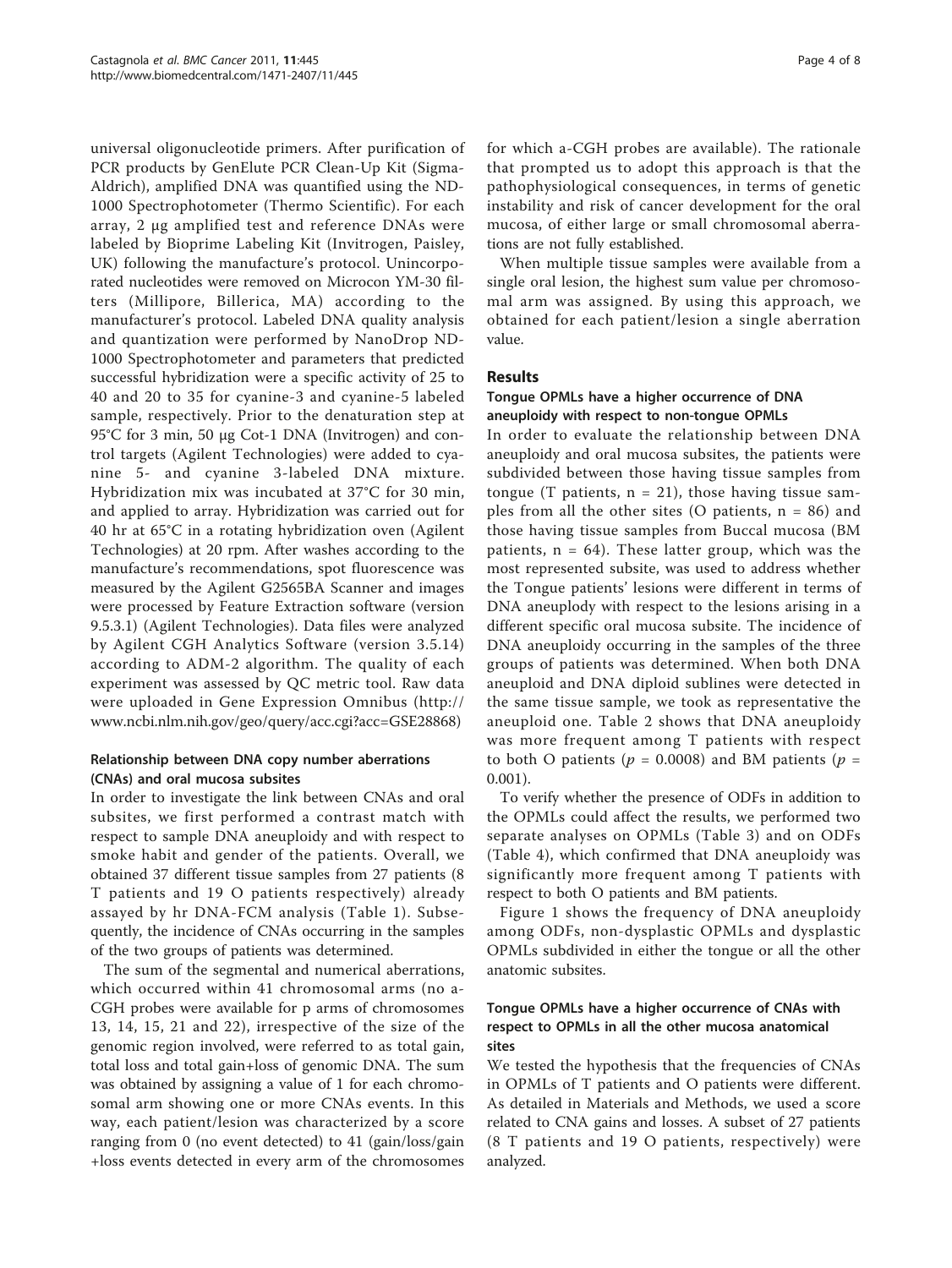#### <span id="page-4-0"></span>Table 3 Distribution of patients with OPMLs in the tongue (T patients) or in all the other oral mucosal subsites (O patients) or in Buccal Mucosa (BM patients) with respect to DNA diploid or aneuploid status and to dysplastic or non-dysplastic status

|               |                           | <b>Dysplastic</b>          |                                       |
|---------------|---------------------------|----------------------------|---------------------------------------|
|               |                           | Non-dysplastic OPMLs       |                                       |
|               | O patients vs. T patients | $(OR = 5.2; p = 0.003)^*$  |                                       |
|               |                           | T patients vs. BM patients | (OR = 5.9; $p = 0.002$ ) <sup>§</sup> |
|               | O patients                | T patients                 | BM patients                           |
| DNA diploid   | 71                        | 10                         | 54                                    |
| DNA aneuploid | 15 (17%)                  | 11 (52%)                   | 10 (16%)                              |
| Total         | 86                        | 21                         | 64                                    |
|               |                           | Non-dysplastic OPMLs       |                                       |
|               | O patients vs. T patients | $(OR = 3.6; p = 0.07)$     |                                       |
|               |                           | T patients vs. BM patients | $(OR = 3.6; p = 0.069)$               |
|               | O patients                | T patients                 | BM patients                           |
| DNA diploid   | 65                        | 9                          | 48                                    |
| DNA aneuploid | 12 (16%)                  | 6 (40%)                    | 9(16%)                                |
| Total         | 77                        | 15                         | 57                                    |
|               |                           | <b>Dysplastic OPMLs</b>    |                                       |
|               | O patients vs. T patients | (OR = 10; $p = 0.12$ )     |                                       |
|               |                           | T patients vs. BM patients | $(OR = 36; p = 0.029)$                |
|               | O patients                | T patients                 | BM patients                           |
| DNA diploid   | 6                         | $\mathbf{1}$               | 6                                     |
| DNA aneuploid | 3 (33%)                   | 5 (83%)                    | 1(14%)                                |
| Total         | 9                         | 6                          | 7                                     |

\*Once stratified for presence/absence of dysplasia in the corresponding OPMLs,  $OR_{M-H} = 4.5$  ( $p = 0.005$ ).

<sup>§</sup> Once stratified for presence/absence of dysplasia in the corresponding OPMLs, OR<sub>M-H</sub> = 5.2 (p = 0.003).

Figure [2A](#page-5-0) shows that the total gain, including both segmental and numerical aberrations (see Materials and Methods), was higher in the tongue OPMLs than in the OPMLs from all the other subsites ( $p = 0.032$  ANOVA

F-test;  $p = 0.085$  Mann-Whitney test). A similar result was obtained when only segmental chromosomal aberrations were analyzed ( $p = 0.072$  ANOVA F-test;  $p = 0.07$ Mann-Whitney test; data not shown). Figure [2B](#page-5-0) shows

Table 4 Distribution of "oral distant fields" (ODFs) collected from patients with OPMLs in the tongue (T patients) or in all the other oral mucosal regions (O patients) or in Buccal Mucosa (BM patients) with respect to DNA diploid or aneuploid status

|                       | <b>ODFs</b>               |                            |                            |  |
|-----------------------|---------------------------|----------------------------|----------------------------|--|
|                       | O patients vs. T patients | $(OR = 11; p = 0.005)^*$   |                            |  |
|                       |                           | T patients vs. BM patients | $(OR = 10; p = 0.007)^{5}$ |  |
|                       | O patients                | T patients                 | <b>BM</b> patients         |  |
| <b>DNA</b><br>Diploid | 53                        | 8                          | 48                         |  |
| DNA aneuploid         | 3(5%)                     | 5 (38%)                    | 3(6%)                      |  |
| Total                 | 56                        | 13                         | 51                         |  |

\*Once stratified for presence/absence of dysplasia in the corresponding OPMLs, OR<sub>M-H</sub> = 14 ( $p = 0.003$ ).

 ${}^{5}$ Once stratified for presence/absence of dysplasia in the corresponding OPMLs, OR<sub>M-H</sub> = 13 ( $p = 0.004$ ).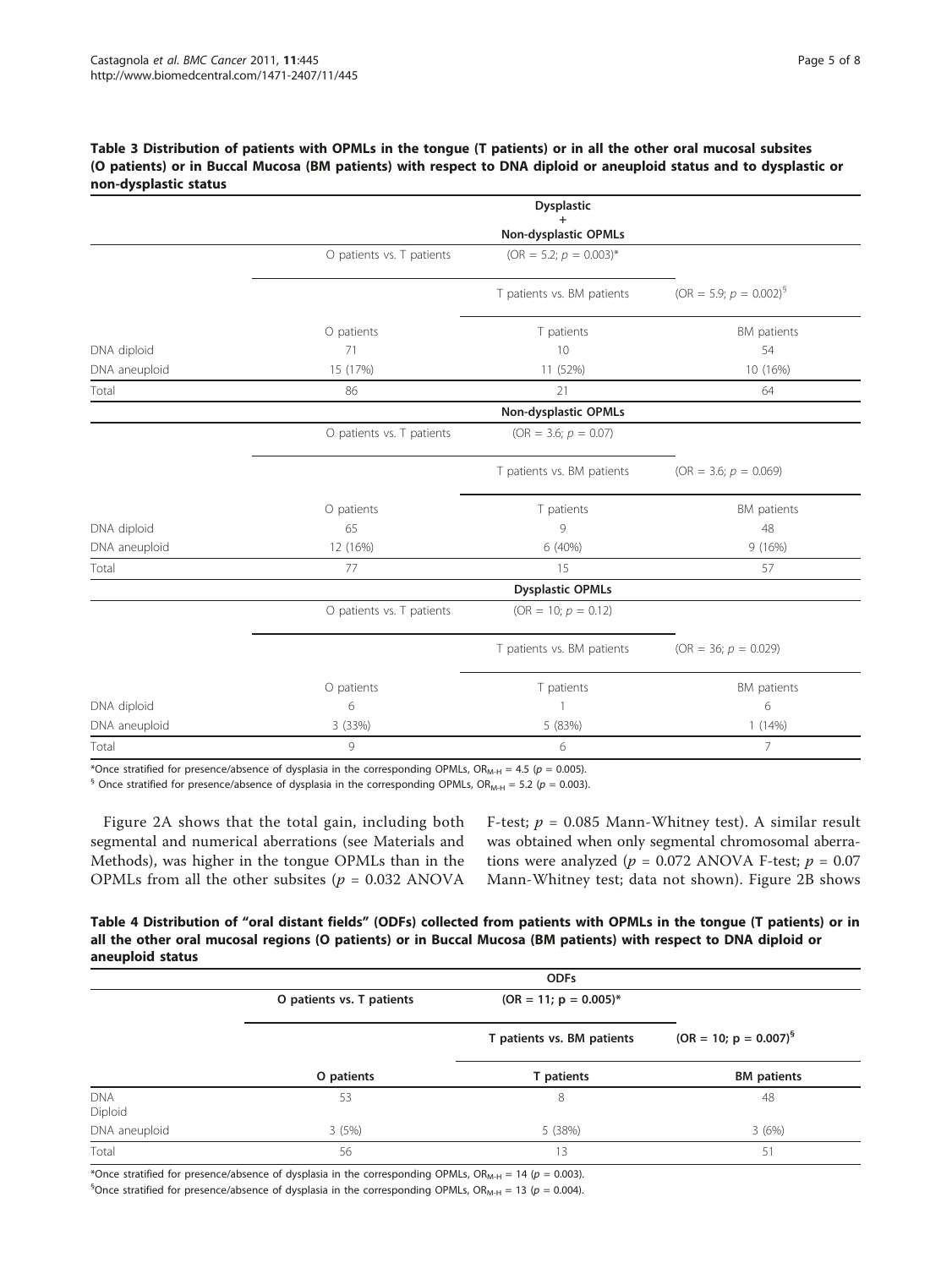<span id="page-5-0"></span>

the total gains (including both segmental and numerical aberrations) for tongue and non-tongue OPMLs after subdividing them according to DNA ploidy. Tongue DNA aneuploid OPMLs were characterized by a higher total gains than non-tongue DNA aneuploid OPMLs ( $p = 0.002$  ANOVA F-test;  $p = 0.033$  Mann-Whitney test). A statistically significant difference was also found when only segmental chromosomal aberrations were considered for the analysis ( $p = 0.001$ ) ANOVA F-test;  $p = 0.028$  Mann-Whitney test; data not shown). Stratification for histology grade, smoking habit or gender, maintained the observed relationship between the CNAs total gains and anatomical subsite (data not shown).

The same analyses were performed considering the total losses or the combined gains plus losses providing no statistically significant differences (data not shown).

Concerning the chromosomal arms showing statistical significant segmental gains ( $p < 0.05$ ) in the Tongue OPMLs with respect to all the other oral mucosa sites, we found the 7p e 20q (present in 5 out of 8 Tongue samples), 1p, 16p e 16q (present in 4 out of 8 Tongue samples).



## **Discussion**

Over the last decade, oral cancer prognosis remained quite dismal if compared with the improvement achieved for cancers arising in other anatomical districts. Despite existing recommendations for early detection, this failure was most likely due to the fact that the diagnosis of oral cancer was performed at advanced stages of the disease. Therefore, a prompt recognition of OPMLs with a high potential of cancer development and the early detection of OSCC appear essential to improve patients' outcomes.

This pilot study clearly indicated that tongue OPMLs (mainly leukoplakias) were associated with a high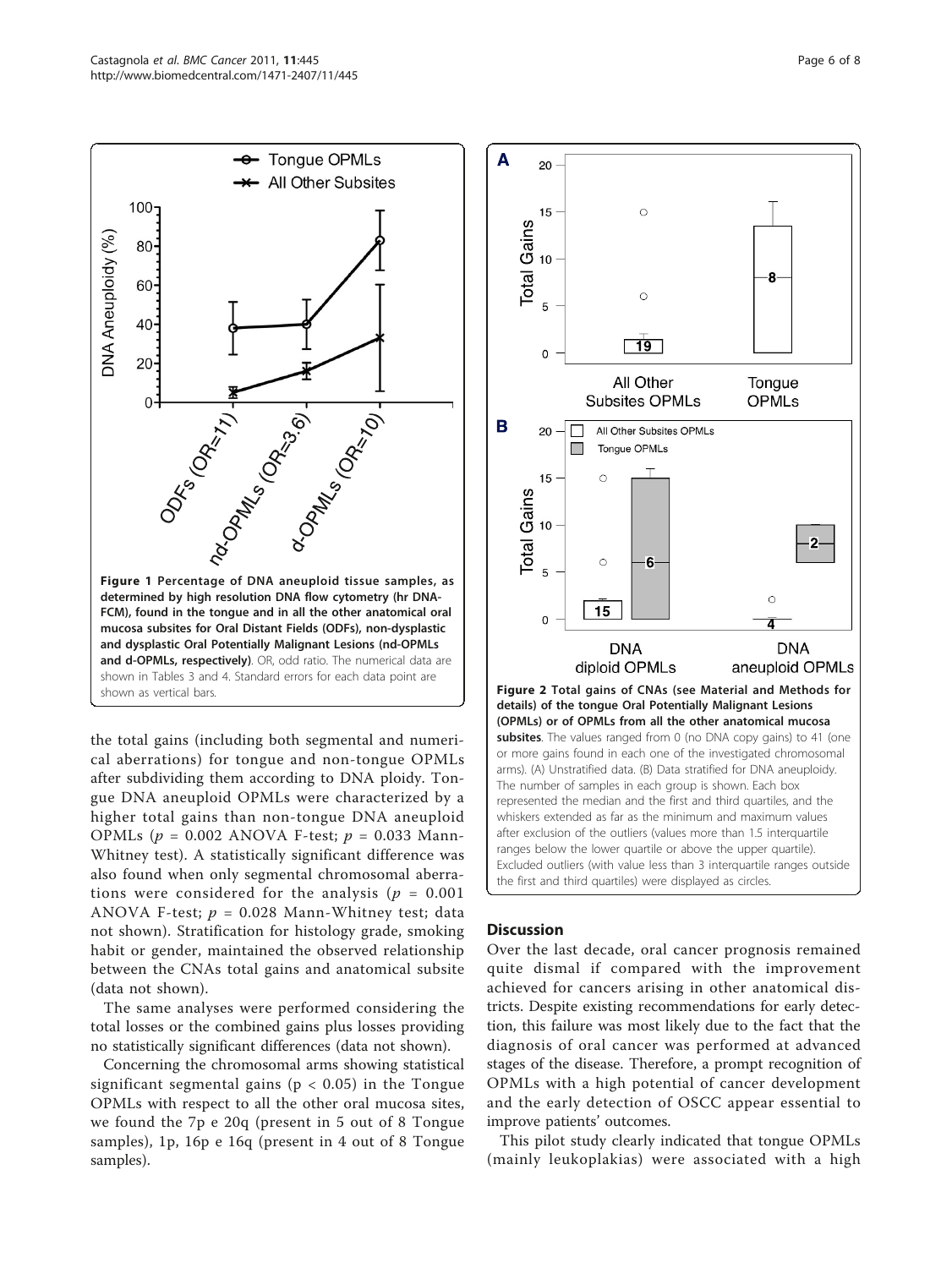<span id="page-6-0"></span>frequency of DNA aneuploidy and CNAs with respect to OPMLs in all the other mucosa subsites. In particular, this finding held also when we compared tongue and buccal mucosa, which was the most frequently affected subsite in the present series.

The preferential development of dysplasia and DNA aneuploidy in the tongue OPMLs may suggest to the clinician to adopt a shorter time interval in the followup. An early large study on oral premalignant lesions indicated that, in addition to OPMLs in the floor of the mouth and in the lips, tongue leukoplakias were at a higher risk being more frequently associated with dysplasia and carcinoma [[13\]](#page-7-0). Furthermore, in optimal agreement with our data, a recent pilot study demonstrated, by using image cytometry, that OPMLs originating from the tongue displayed a higher frequency of DNA aneuploidy than OPMLs from all the other anatomical subsites [\[21\]](#page-7-0).

Remarkably, we also found that the frequency of DNA aneuploidy in the tongue ODFs with respect to the ODFs from all the other oral subsites was much higher. This may partially result from the fact that on average the distance between the tongue ODFs and the corresponding OPMLs was smaller with respect to the distance between the ODFs and OPMLs in all the other oral subsites.

Our results appear in good agreement with previously published DNA ploidy studies [[13](#page-7-0),[20-22](#page-7-0)]. In addition, we added here clear evidence that tongue OPMLs displayed a higher occurrence of gain-related CNAs. This finding was clearly evident with the use of a composite biomarker (total gain of CNAs), which was simply the sum of numbers of gains from every single chromosome. We suggest that this new biomarker may be useful to assess the potential transformation risk associated to OPMLs. It may be also worth to further investigate whether specific chromosomal aberrations associated with tongue OPMLs (for example, the segmental gains in 7p, 20q, 1p, 16p and 16q) may contain gene loci with oncogenic potential.

Altogether, our data indicate that the detection of histological dysplasia, DNA aneuploidy and chromosomal aberrations in the tongue OPMLs might be associated with a higher risk of cancer development. This suggestion, however, though in agreement with previous reports specifically addressing DNA aneuploidy as a biomarker of this risk [[15](#page-7-0),[23](#page-7-0)], is not yet proven. On the other hand, it is important to point out that the predictive value of both dysplasia and anatomical subsite remains in dispute [[24-28](#page-7-0)]. Work is in progress to perform a prospective clinical study with an appropriate cohort of patients and a long-lasting follow up to challenge the usefulness of the presently proposed biomarker.

#### Conclusions

Tongue OPMLs were more frequently associated with DNA aneuploidy and CNAs than OPMLs arising from all the other mucosal subsites. We suggest, therefore, that the follow-up and the management of the patients with tongue OPMLs should receive a distinctive special attention.

#### Acknowledgements and Funding

This study has been supported by Philip Morris International and by "Compagnia di San Paolo - Programma Oncologia".

#### Author details

<sup>1</sup>Department of Diagnostic Oncology, Biophysics and Cytometry, National Institute for Cancer Research, Genoa, Italy. <sup>2</sup>Department of Diagnostic Oncology, Translational Oncopathology, National Institute for Cancer Research, Genoa, Italy. <sup>3</sup>Department of Clinical and Biological Sciences, Oral Medicine and Oral Oncology Section, University of Turin, Italy. <sup>4</sup>Center of Physiopathology of Human Reproduction, Dept. Obstetrics and Gynecology, "San Martino" Hospital, Genoa, Italy.

#### Authors' contributions

PC participated in the design of the study, analyzed the data and wrote the manuscript. DM participated in the design of the study, performed the statistical analysis and analyzed the data. MM, AD and ED, performed the flow cytometry analysis and sorting and analyzed the data. PS and SC performed the CGH analysis and analyzed the data. GPT supervised the CGH analysis and analyzed the data. MP and SG were responsible for patients' interview, patients' treatment, sample collection and analyzed the data. WG conceived the study, participated in the design of the study and analyzed the data.

All authors read and approved the final manuscript.

#### Competing interests

The authors declare that they have no competing interests.

#### Received: 23 May 2011 Accepted: 13 October 2011 Published: 13 October 2011

#### References

- Kademani D: [Oral cancer.](http://www.ncbi.nlm.nih.gov/pubmed/17605971?dopt=Abstract) Mayo Clin Proc 2007, 82(7):878-887.
- 2. Jaber MA, Porter SR, Gilthorpe MS, Bedi R, Scully C: [Risk factors for oral](http://www.ncbi.nlm.nih.gov/pubmed/10435149?dopt=Abstract) epithelial dysplasia–[the role of smoking and alcohol.](http://www.ncbi.nlm.nih.gov/pubmed/10435149?dopt=Abstract) Oral Oncol 1999, 35(2):151-156.
- 3. Nasman A, Attner P, Hammarstedt L, Du J, Eriksson M, Giraud G, Ahrlund-Richter S, Marklund L, Romanitan M, Lindquist D, et al: [Incidence of human](http://www.ncbi.nlm.nih.gov/pubmed/19330833?dopt=Abstract) [papillomavirus \(HPV\) positive tonsillar carcinoma in Stockholm, Sweden:](http://www.ncbi.nlm.nih.gov/pubmed/19330833?dopt=Abstract) [an epidemic of viral-induced carcinoma?](http://www.ncbi.nlm.nih.gov/pubmed/19330833?dopt=Abstract) Int J Cancer 2009, 125(2):362-366.
- 4. Attner P, Du J, Nasman A, Hammarstedt L, Ramqvist T, Lindholm J, Marklund L, Dalianis T, Munck-Wikland E: [The role of human](http://www.ncbi.nlm.nih.gov/pubmed/19856308?dopt=Abstract) [papillomavirus in the increased incidence of base of tongue cancer.](http://www.ncbi.nlm.nih.gov/pubmed/19856308?dopt=Abstract) Int J Cancer 2010, 126(12):2879-2884.
- 5. Kramer IR, Lucas RB, Pindborg JJ, Sobin LH: [Definition of leukoplakia and](http://www.ncbi.nlm.nih.gov/pubmed/280847?dopt=Abstract) [related lesions: an aid to studies on oral precancer.](http://www.ncbi.nlm.nih.gov/pubmed/280847?dopt=Abstract) Oral Surg Oral Med Oral Pathol 1978, 46(4):518-539.
- 6. Silverman S, Gorsky M, Lozada F: [Oral leukoplakia and malignant](http://www.ncbi.nlm.nih.gov/pubmed/6537892?dopt=Abstract) [transformation. A follow-up study of 257 patients.](http://www.ncbi.nlm.nih.gov/pubmed/6537892?dopt=Abstract) Cancer 1984, 53(3):563-568.
- 7. Brennan M, Migliorati CA, Lockhart PB, Wray D, Al-Hashimi I, Axell T, Bruce AJ, Carpenter W, Eisenberg E, Epstein JB, et al: Management of oral epithelial dysplasia: a review. Oral Surg Oral Med Oral Pathol Oral Radiol Endod 2007, 103 Suppl:S19 e11-12.
- 8. Lesch CA, Squier CA, Cruchley A, Williams DM, Speight P: [The permeability](http://www.ncbi.nlm.nih.gov/pubmed/2476469?dopt=Abstract) [of human oral mucosa and skin to water.](http://www.ncbi.nlm.nih.gov/pubmed/2476469?dopt=Abstract) J Dent Res 1989, 68(9):1345-1349.